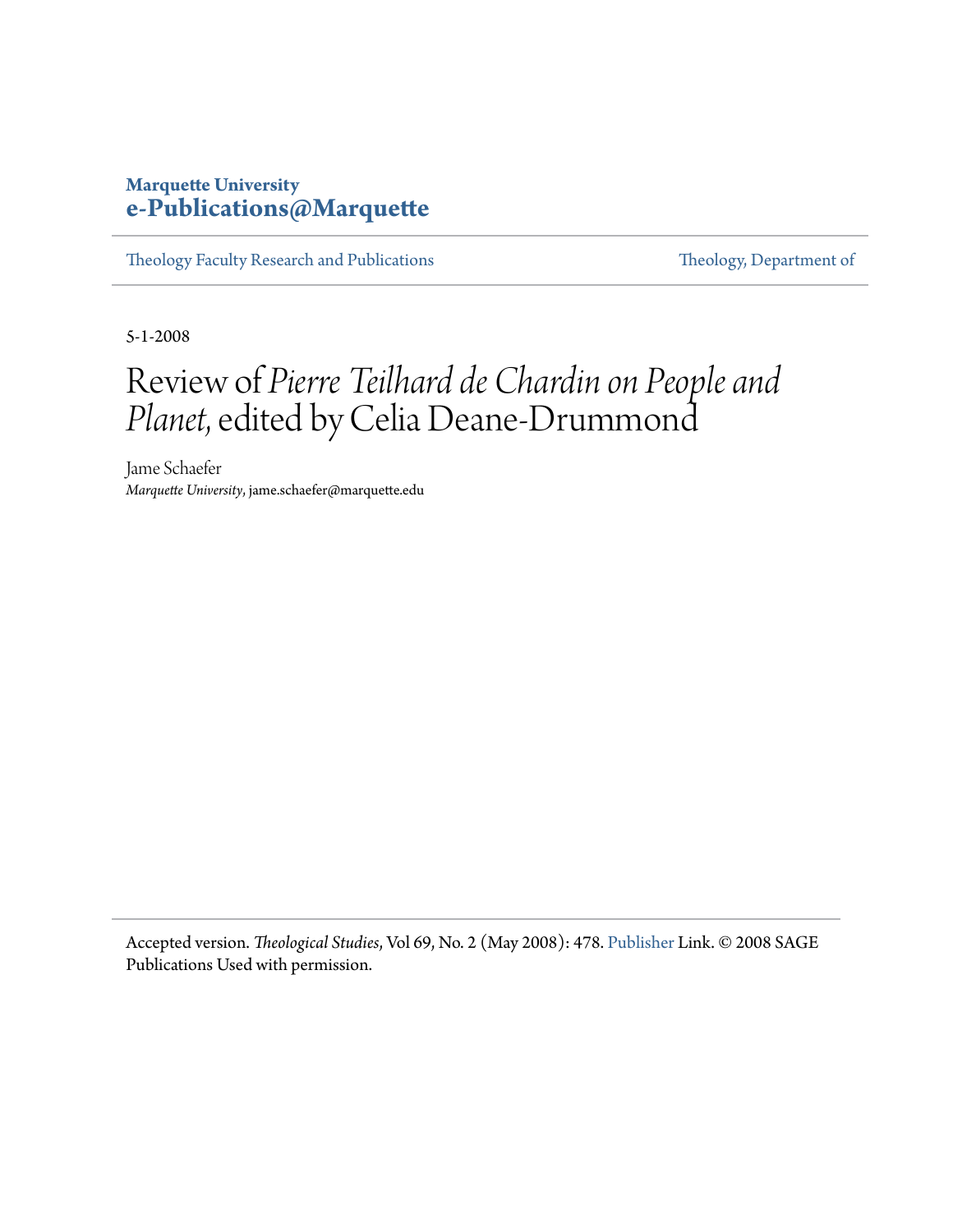## Book Review of *Pierre Teilhard de Chardin on People and Planet*, edited by Celia Deane-Drummond

Jame Schaefer *Theology Department, Marquette University Milwaukee, WI*

Revised from their original appearance in *Ecotheology: Journal of Religion, Nature, and Environment* (2005), this fine anthology showcases recent reflections on the eminent Jesuit's thinking about the relationship between humans and Earth. Twelve essays are grouped in five sections dealing with the cosmos, mysticism, ecotheology, environmental responsibility, and the influence that Eastern and Western theologians had on Teilhard's thought. All acknowledge at least implicitly that the geologist-paleontologist's skillful integration of theology and evolutionary biology yielded a mystical theology with enduring significance. Several authors underscore his vision of humans as participants in the evolutionary process.

Theologians, religionists, and scientists—though diverse in method and content—contribute to a uniformly solid and thematically

*Theological Studies*, Vol 69, No. 2 (May 2008): pg. 478[. Publisher](http://journals.sagepub.com/toc/tsja/69/2) Link. This article is © SAGE Publications and permission has been granted for this version to appear i[n e-Publications@Marquette.](http://epublications.marquette.edu/) SAGE Publications] does not grant permission for this article to be further copied/distributed or hosted elsewhere without the express permission from SAGE Publications.